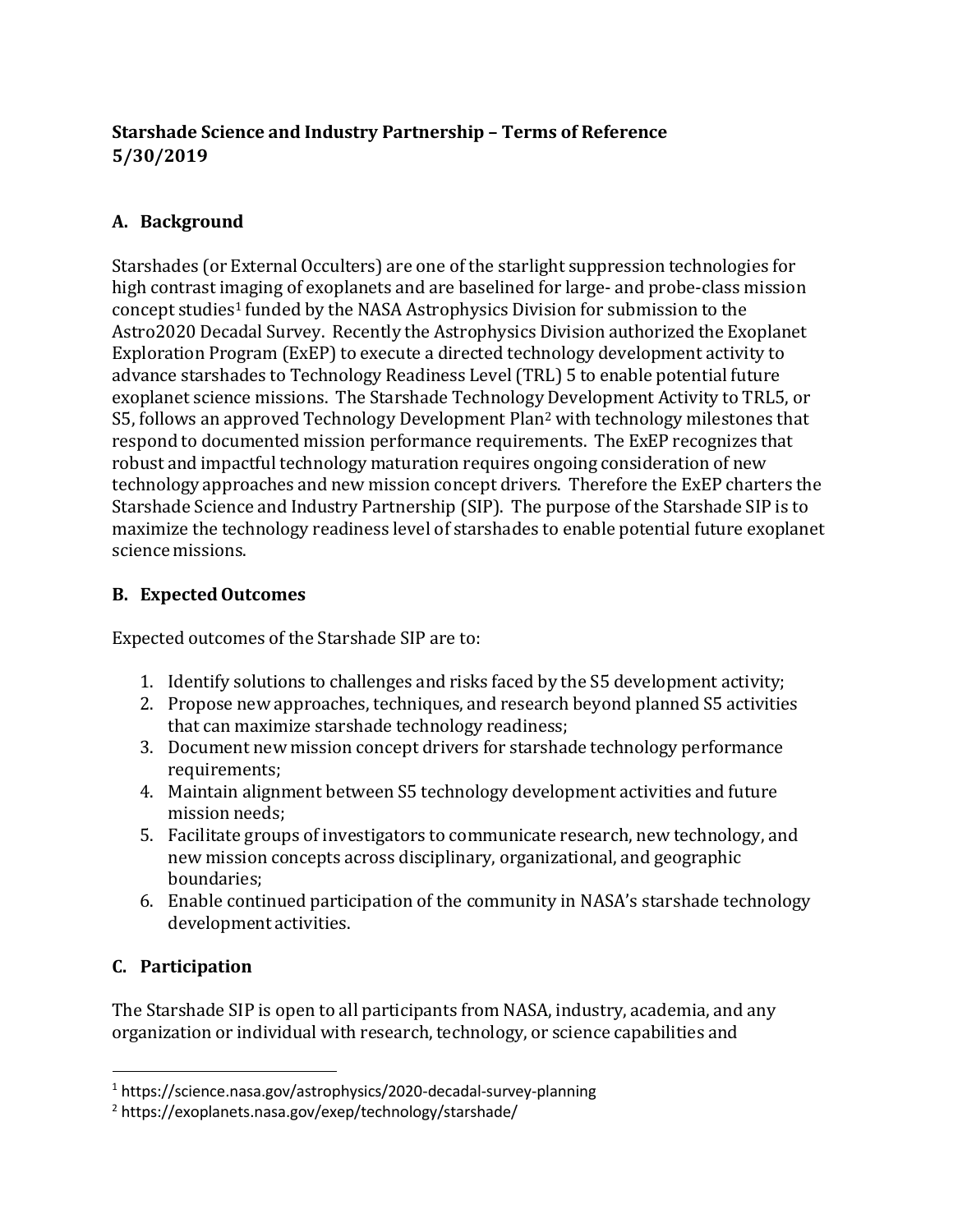contributions in starshade-related technology. *Ex officio* participants in the SIP include S5 project staff, ExEP Chief Technologists and Chief Scientists, and the Exoplanet Technical Assessment Committee (ExoTAC)<sup>3</sup> chaired by Dr. Alan Boss. Non-US participation is welcome. Export-controlled topics, if any, will be covered in a separate forum.

The Starshade SIP will be managed by the ExEP Manager (Dr. Gary Blackwood) and supported by the ExEP Scientist for Starshade Technology (Dr. Renyu Hu).

To maximize participation of small businesses and academia in the Starshade SIP within limited program funds the following opportunities are planned:

- 1. Up to three set aside contracts for small business to be announced on FedBizOps by the Jet Propulsion Laboratory.
- 2. A Technology and Science Working Group (TSWG) of approximately 8 members solicited through a NASA *Dear Colleague* letter. Travel expenses will be reimbursed to TSWG members.
- 3. Up to four graduate students and/or post-docs will be selected by the TSWG to attend and present at Starshade SIP events. Travel expenses will be reimbursed for these students.

# **D. Work Structure and Timeframe:**

The Starshade SIP will convene periodically by telecon (approximately bimonthly) and biannually in face-to-face Starshade SIP forums facilitated for remote participation. Smallbusiness awardees and TSWG members, when selected, are expected to participate in the Starshade SIP telecons and forums. Agendas for telecons and Forums will include status from the S5 Project and presentations from Starshade SIP participants recommended by the TSWG.

Timeline:

- Dec 2018: SIP informational telecon
- Jan 2019: Request for Proposal for cost-sharing contracts
- Feb 2019: *Dear Colleague* letter for the Technology and Science and Working Group
- Jun 2019: Award of small business contracts; announce TSWG membership
- Aug 2019: Starshade SIP forum #1
- Feb 2019: Starshade SIP forum #2
- $\bullet$  July 2020: Starshade SIP forum #3
- Nov 2020: Starshade SIP forum #4

The Starshade SIP, TSWG, and contracts will conclude in December 2020 and may be renewed pending the outcome of the Astro2020 Decadal Survey.

<sup>3</sup>https://exoplanets.nasa.gov/exep/technology/technology-overview/